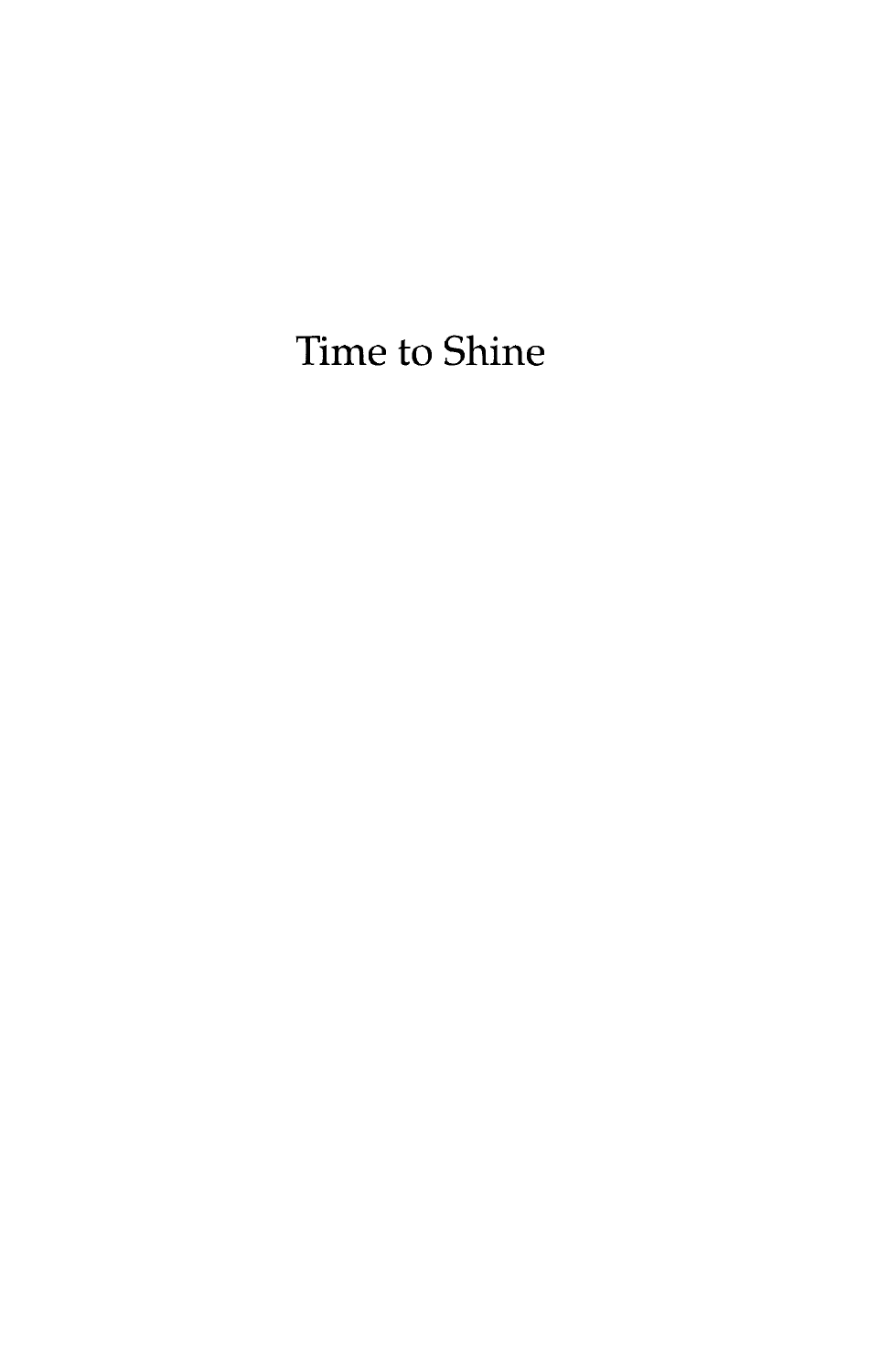#### **Scrivener Publishing**  100 Cummings Center, Suite 41J Beverly, MA 01915-6106

#### **Scrivener Publishing Collections Editors**

| James E. R. Couper | Ken Dragoon      |
|--------------------|------------------|
| Richard Erdlac     | Rafiq Islam      |
| Norman Lieberman   | Peter Martin     |
| W. Kent Muhlbauer  | Andrew Y. C. Nee |
| S. A. Sherif       | James G. Speight |

*Publishers at Scrivener* 

Martin Scrivener (martin@scrivenerpublishing.com) Phillip Carmical (pcarmical@scrivenerpublishing.com)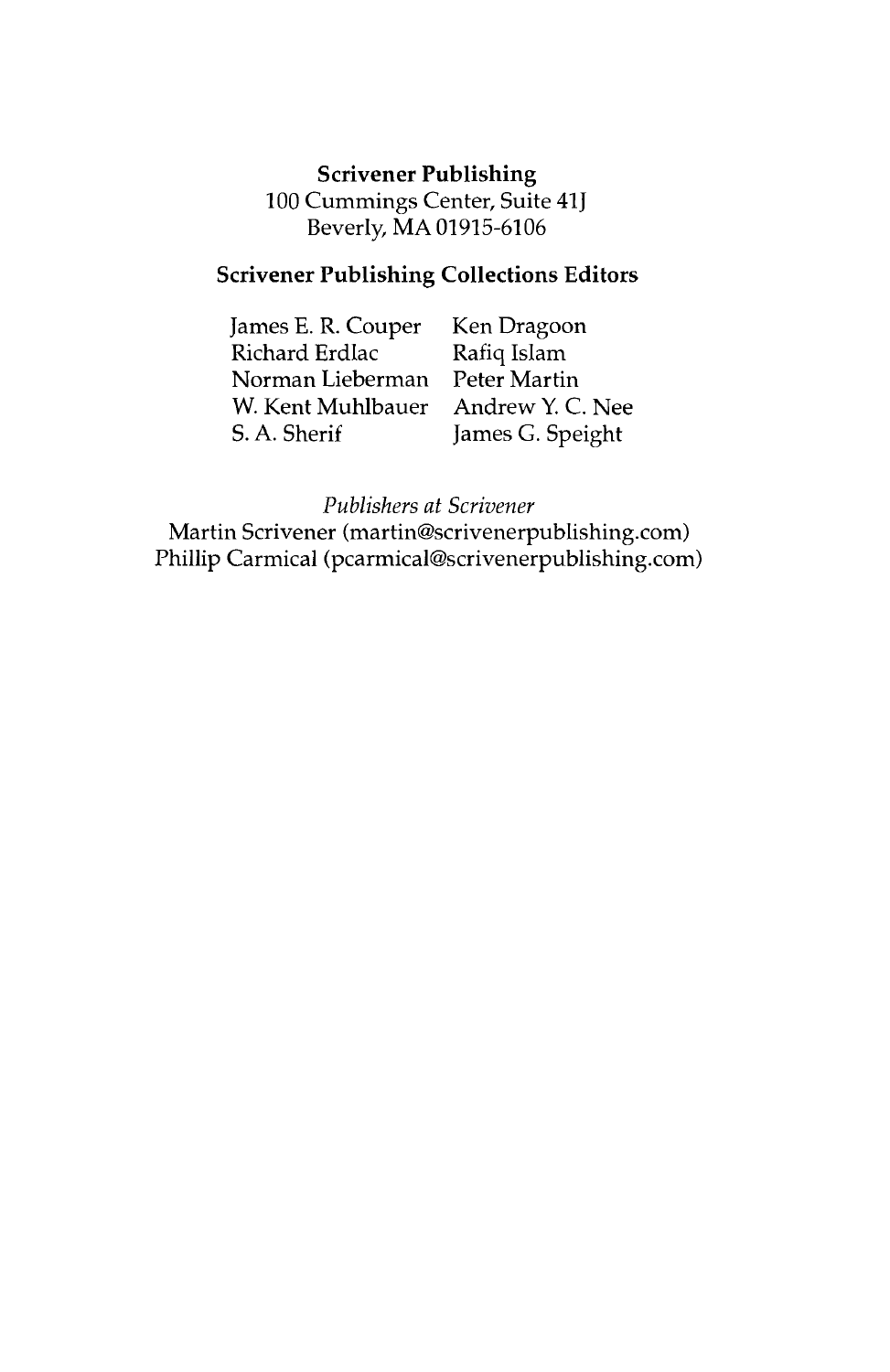## **Time to Shine**

## **Applications of Solar Energy Technology**

## **Michael Grupp**

With Marlett Balmer, Chris Butters, Jochen Cieslok, Gerd Schröder Special guest: Adrien Fainsilber Thanks to: Joan Beall, Hannelore Bergler, Pierrette Do, Mireille Gealageas and Jacques Graff



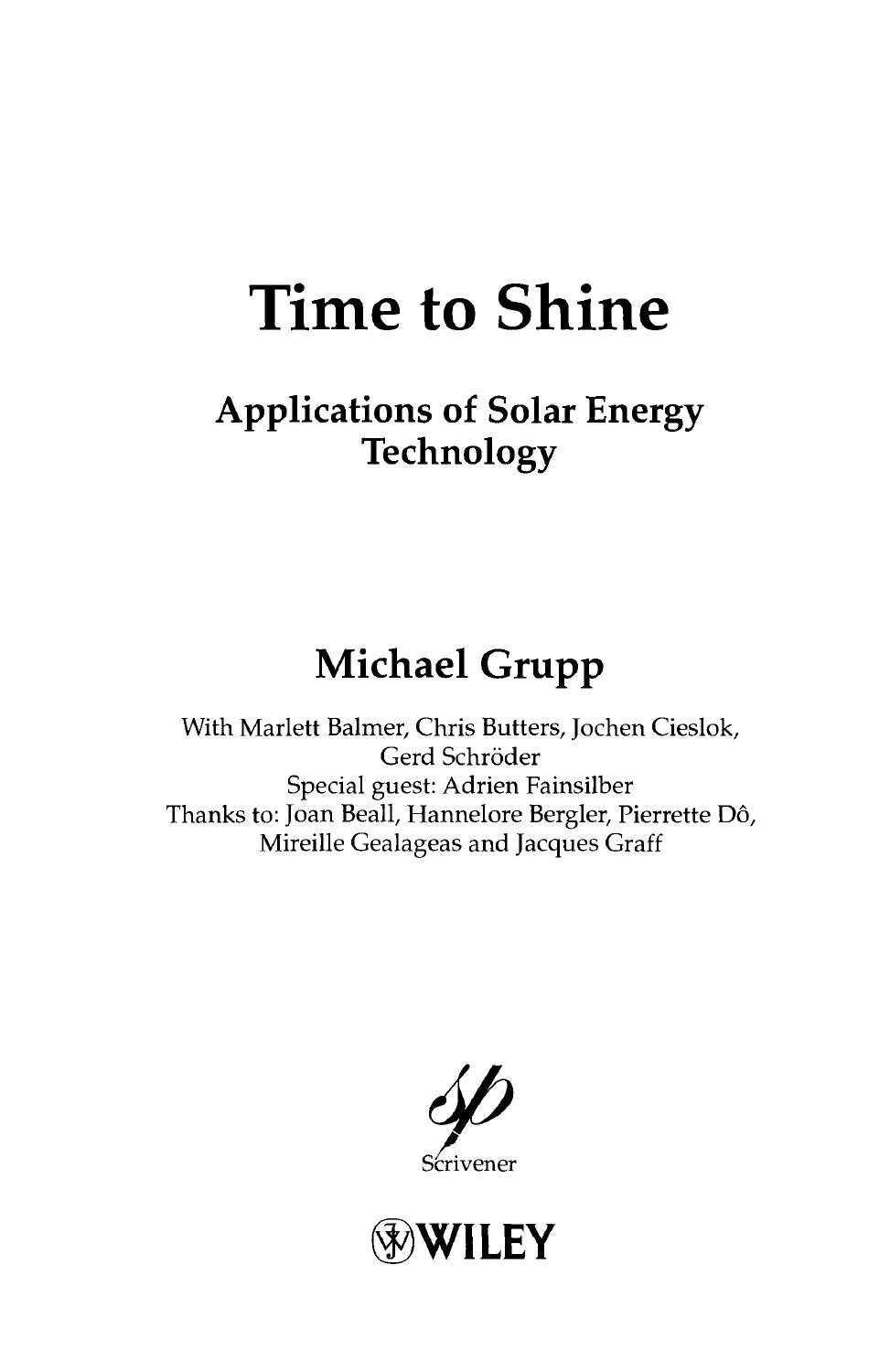Copyright © 2012 by Scrivener Publishing LLC. All rights reserved.

Co-published by John Wiley & Sons, Inc. Hoboken, New Jersey, and Scrivener Publishing LLC, Salem, Massachusetts.

Published simultaneously in Canada.

No part of this publication may be reproduced, stored in a retrieval system, or transmitted in any form or by any means, electronic, mechanical, photocopying, recording, scanning, or otherwise, except as permitted under Section 107 or 108 of the 1976 United States Copyright Act, without either the prior written permission of the Publisher, or authorization through payment of the appropriate per-copy fee to the Copyright Clearance Center, Inc., 222 Rosewood Drive, Danvers, MA 01923, (978) 750-8400, fax (978) 750-4470, or on the web at www.copyright.com. Requests to the Publisher for permission should be addressed to the Permissions Department, John Wiley & Sons, Inc., Ill River Street, Hoboken, NJ 07030, (201) 748-6011, fax (201) 748-6008, or online at http://www.wiley.com/go/permission.

Limit of Liability/Disclaimer of Warranty: While the publisher and author have used their best efforts in preparing this book, they make no representations or warranties with respect to the accuracy or completeness of the contents of this book and specifically disclaim any implied warranties of merchantability or fitness for a particular purpose. No warranty may be created or extended by sales representatives or written sales materials. The advice and strategies contained herein may not be suitable for your situation. You should consult with a professional where appropriate. Neither the publisher nor author shall be liable for any loss of profit or any other commercial damages, including but not limited to special, incidental, consequential, or other damages.

For general information on our other products and services or for technical support, please contact our Customer Care Department within the United States at (800) 762-2974, outside the United States at (317) 572-3993 or fax (317) 572-4002.

Wiley also publishes its books in a variety of electronic formats. Some content that appears in print may not be available in electronic formats. For more information about Wiley products, visit our web site at www.wiley.com.

For more information about Scrivener products please visit www.scrivenerpublishing. com.

Cover design by Kris Hackerott.

#### *Library of Congress Cataloging-in-Publication Data:*

ISBN 978-1-118-01621-3

Printed in the United States of America

10 98765432 1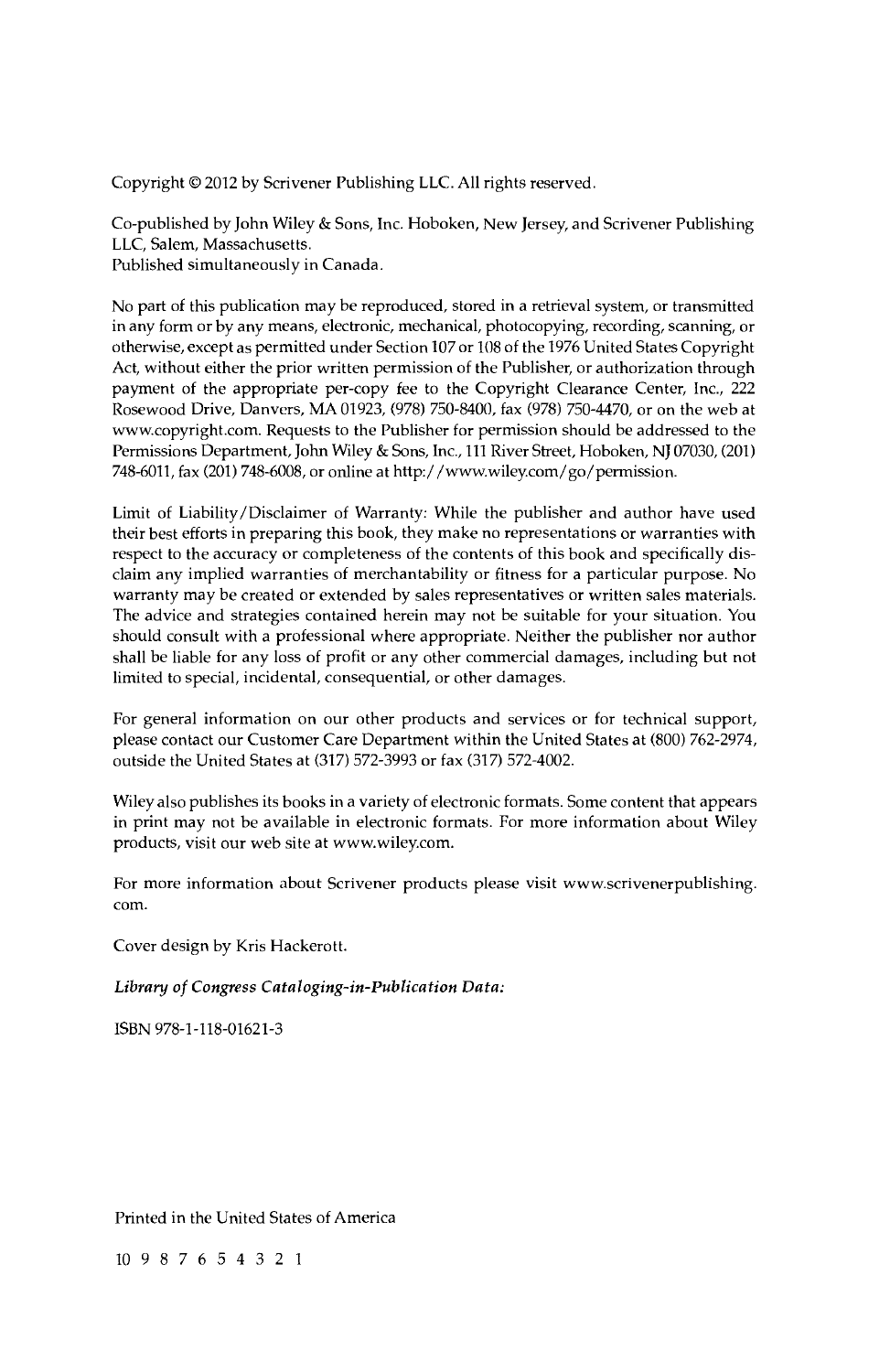## **Contents**

| Summary                                          | ix             |
|--------------------------------------------------|----------------|
| About this book                                  | xi             |
| Terminology                                      | xiii           |
| <b>Introduction: Solar Energy</b>                | XV             |
| The Incoming Solar Radiation                     | 1              |
| The Availability and Power Density Issue -       |                |
| Fossil vs. Solar Energy                          | 3              |
| The Need for Tracking                            | $\overline{4}$ |
| The Basic Solar Energy Heat Transfers            | 7              |
| Heat Transfer - Experiment and Simulation        | 8              |
| Solar Energy Heat Transfer Modes                 | 18             |
| <b>Individual Transfers</b>                      | 18             |
| Compound or Grouped Heat                         |                |
| Transfer (CHT)                                   | 28             |
| Heat Capacity: Phase Change Materials            |                |
| (PCM), Heat Storage and "Thermal Mass"           | 31             |
| <b>Overall Heat Transfer</b>                     | 35             |
| <b>Solar Thermal Energy Product Requirements</b> | 43             |
| <b>Selected Solar Thermal Applications</b>       | 47             |
| Solar Water Heaters (SWH)                        | 47             |
| <b>Solar Space Heating</b>                       | 52             |
| Direct Gain                                      | 53             |
| Windows and Glazings in Solar                    |                |
| <b>Space Heating</b>                             | 53             |
| <b>Active and Passive Solar Energy</b>           | 56             |
| Passive Solar Heating and Overheating            | 58             |
| <b>Purely Active Solar Heating</b>               | 62             |
| Large-Scale Glazed Solar Thermal Plants          | 63             |
| Solar High Temperature Applications              | 70             |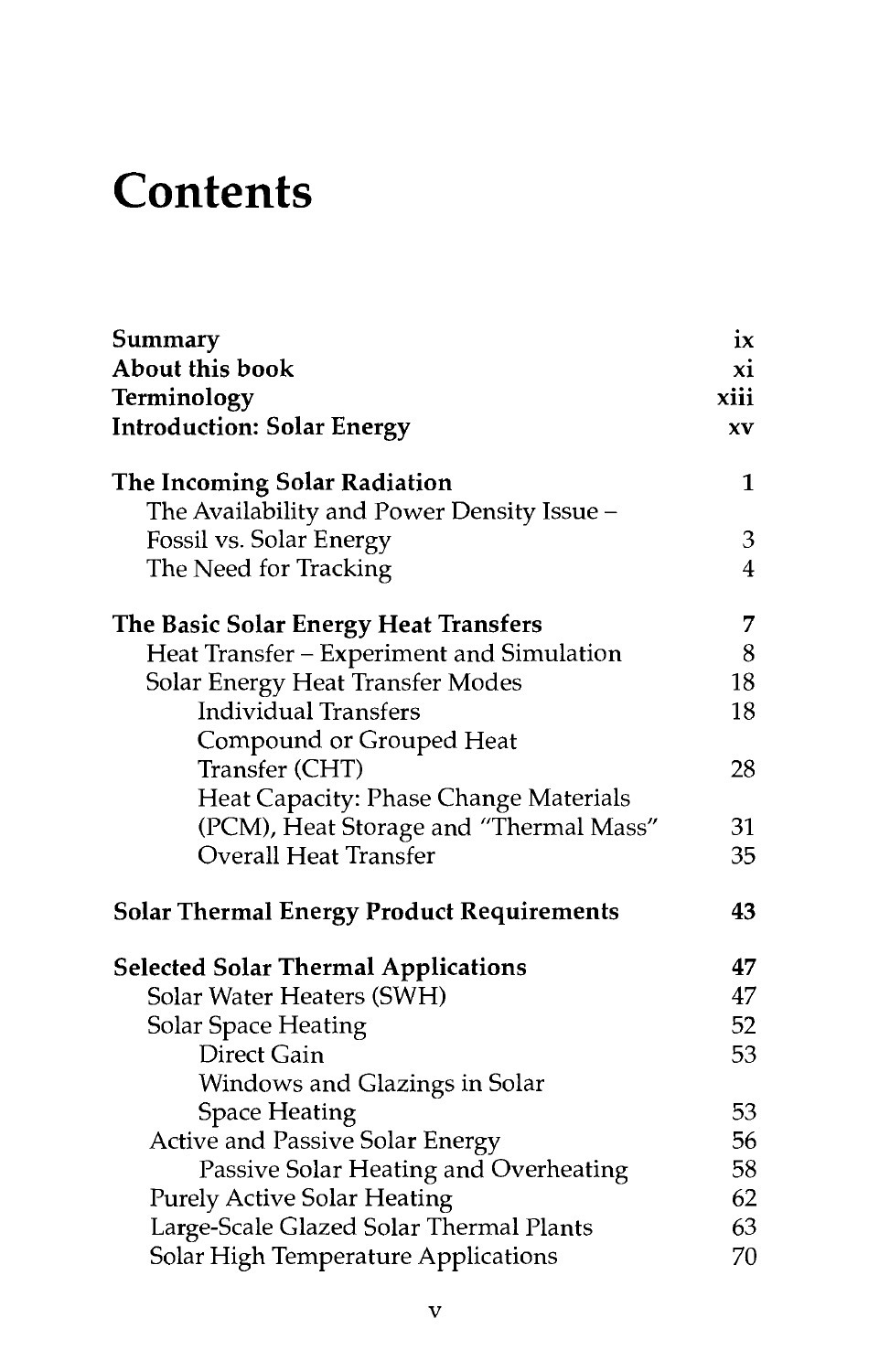#### vi CONTENTS

| <b>Solar Tower Central Receiver Plants</b> | 70  |
|--------------------------------------------|-----|
| <b>Trough Plants</b>                       | 72  |
| Dish Stirling                              | 72  |
| <b>Solar Chimney Power Plants (CSP)</b>    | 73  |
| <b>Solar Thermal Pumps</b>                 | 77  |
| <b>Divers Applications</b>                 | 77  |
| Cookers                                    | 78  |
| <b>Domestic Solar Cookers</b>              | 78  |
| <b>Institutional Solar Cookers</b>         | 81  |
| <b>Autoclave Sterilizers</b>               | 84  |
| <b>Direct UV Pasteurizers</b>              | 87  |
| <b>Solar Driers</b>                        | 88  |
| Solar Thermal Energy - The "Software"      | 92  |
| Impacts                                    | 92  |
| The Market                                 | 93  |
| The Determination of Solar Food Mass       |     |
| and Cooking Time                           | 95  |
| <b>Solar PV</b>                            | 101 |
| PV - Basic Characteristics                 | 101 |
| Shading                                    | 102 |
| The Temperature Effect                     | 103 |
| <b>Electricity and Grids</b>               | 103 |
| <b>PV</b> Applications                     | 105 |
| <b>Solar Air Planes</b>                    | 108 |
| Solar Boats                                | 109 |
| <b>Dedicated Power Supplies</b>            | 112 |
| "Plug" Power Supplies                      | 112 |
| <b>PV Power Plants</b>                     | 113 |
| <b>Conclusions Beyond Solar</b>            | 117 |
| <b>Case Studies</b>                        | 118 |
| Solar Energy in a High-density Urban       |     |
| Environment                                | 118 |
| "Solar Casbah": Low-Cost Solar             |     |
| <b>Energy Vision</b>                       | 119 |
| An Up-market, High-Tech Vision             | 123 |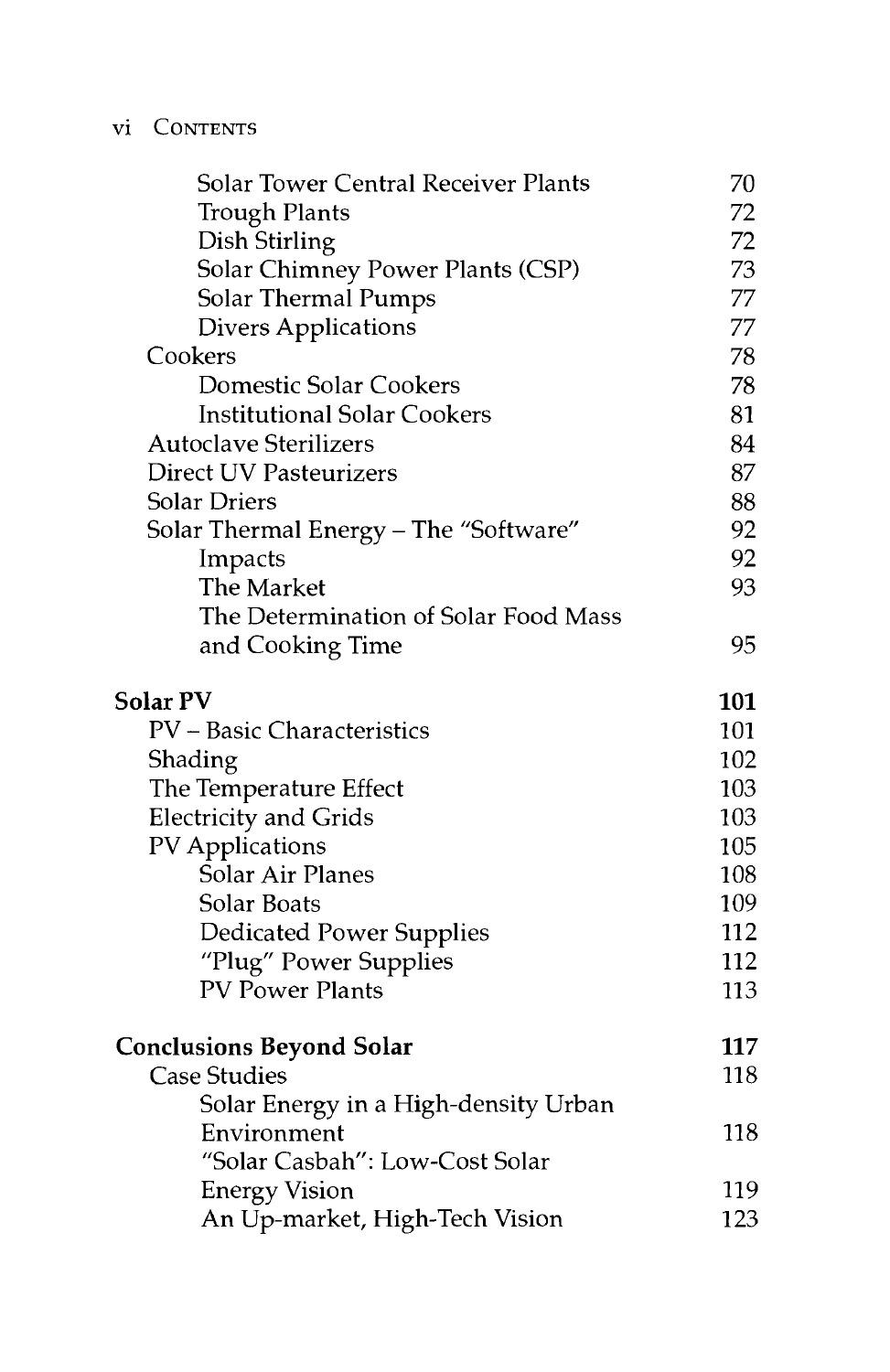#### CONTENTS vii

| Solar Thermal vs. Solar PV: The Battle |      |
|----------------------------------------|------|
| of the Water Heaters                   | 124  |
| The Evolving Grid:                     | 125  |
| Remarks on Energy Planning             | -126 |
| Solar for Existing Settlements         | 127  |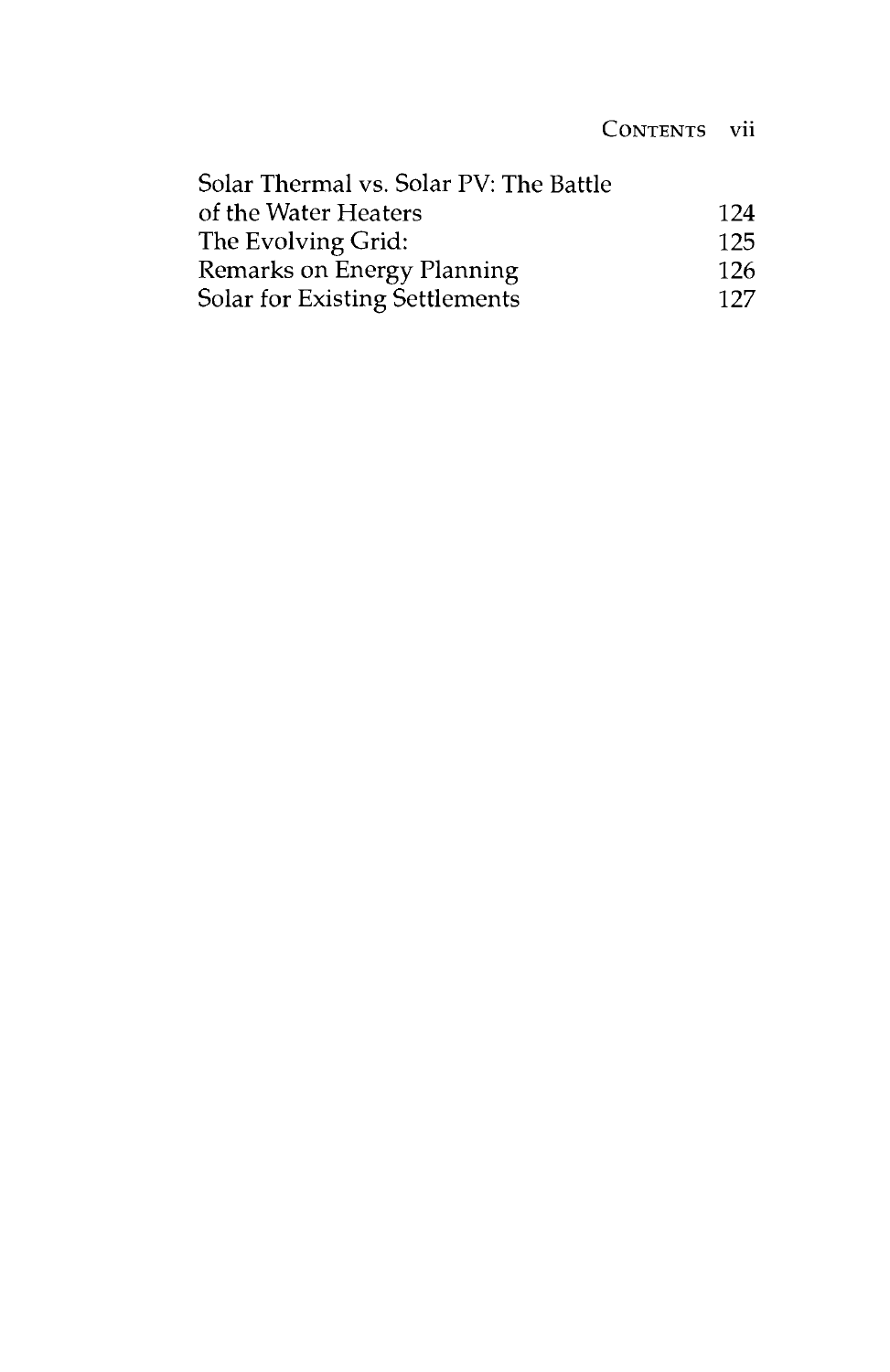## Summary

Starting from the incoming solar radiation, a subjective overview of the status quo of solar energy use is presented, including the relevant energy transformation processes, solar materials, components, performance and durability requirements. Selected historical, available, and not yet available products are shown, as well as recent and historica examples of solar technology, in particular architecture.

Technical and general development aspects are discussed, including test and monitoring methods, use rate metering, and market introduction experiences.

Outlooks are presented on solar energy in a crowded world, evolving grids, and energy planning aspects.



*Reflections in a concentrating solar cooker (Photo: Chris Butters).*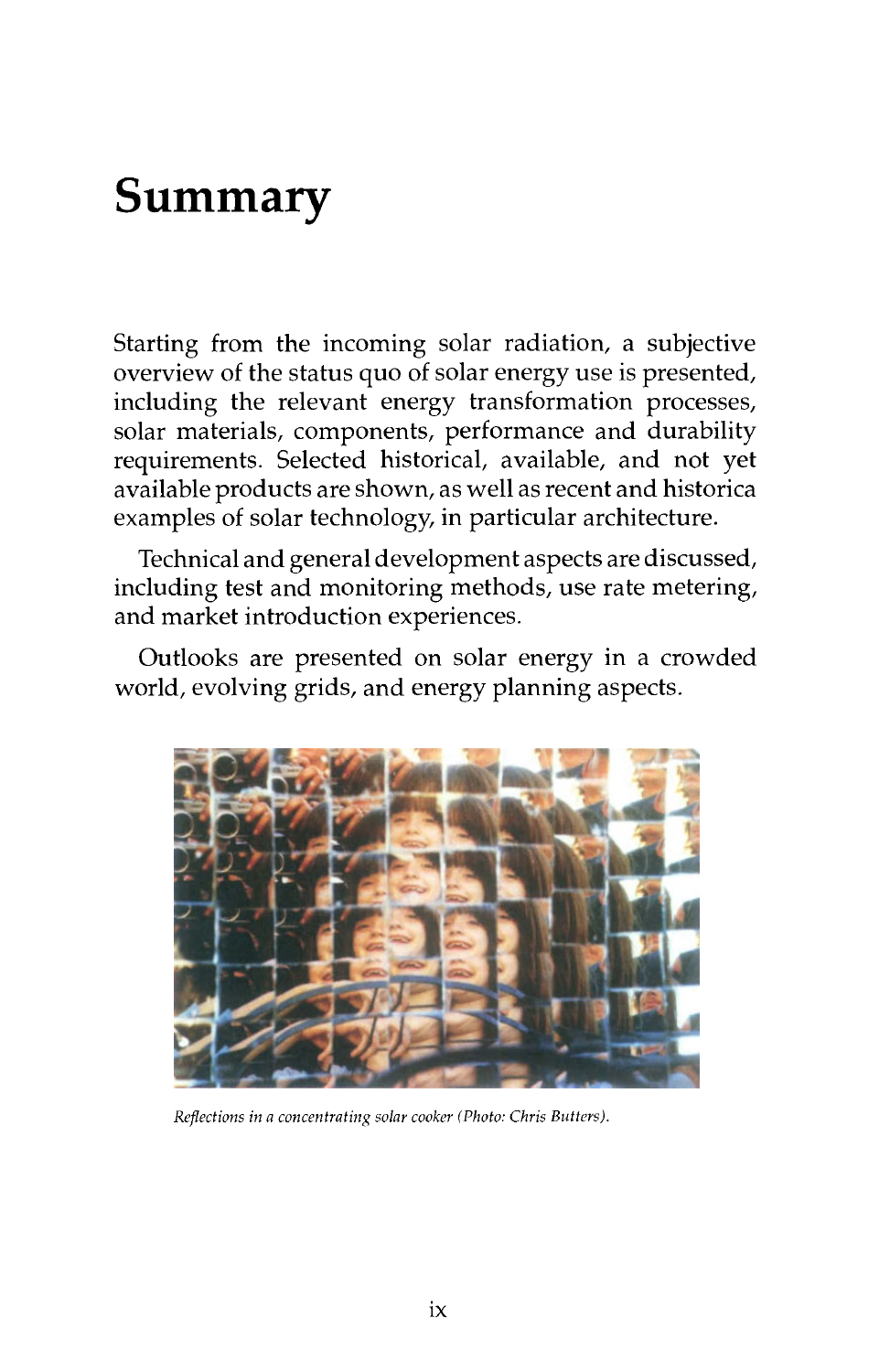## **About this Book**

This book presents an original view of solar energy technology, as well as tools for the understanding of energyrelated decisions taken by present and future stakeholders. Particular attention is paid to background phenomena that are not easily found in traditional textbooks. To avoid reader somnolence (falling asleep), questions, smart and naive, are asked by a sometimes annoying character called the *"alert reader"* who shares them with a twinkle in the eye. *Information concerning the alert reader is set in fat italics.* 

This book can be used as a source of technical information, it can also be read like a coffee table book, by looking at the pictures, reading the figure captions, and skipping over the technical parts. Where no reference is shown, the source is work - published or unpublished - by Synopsis (see http://www.synopsis.org/indexl024/eng/indexeng. html, 1997-2006).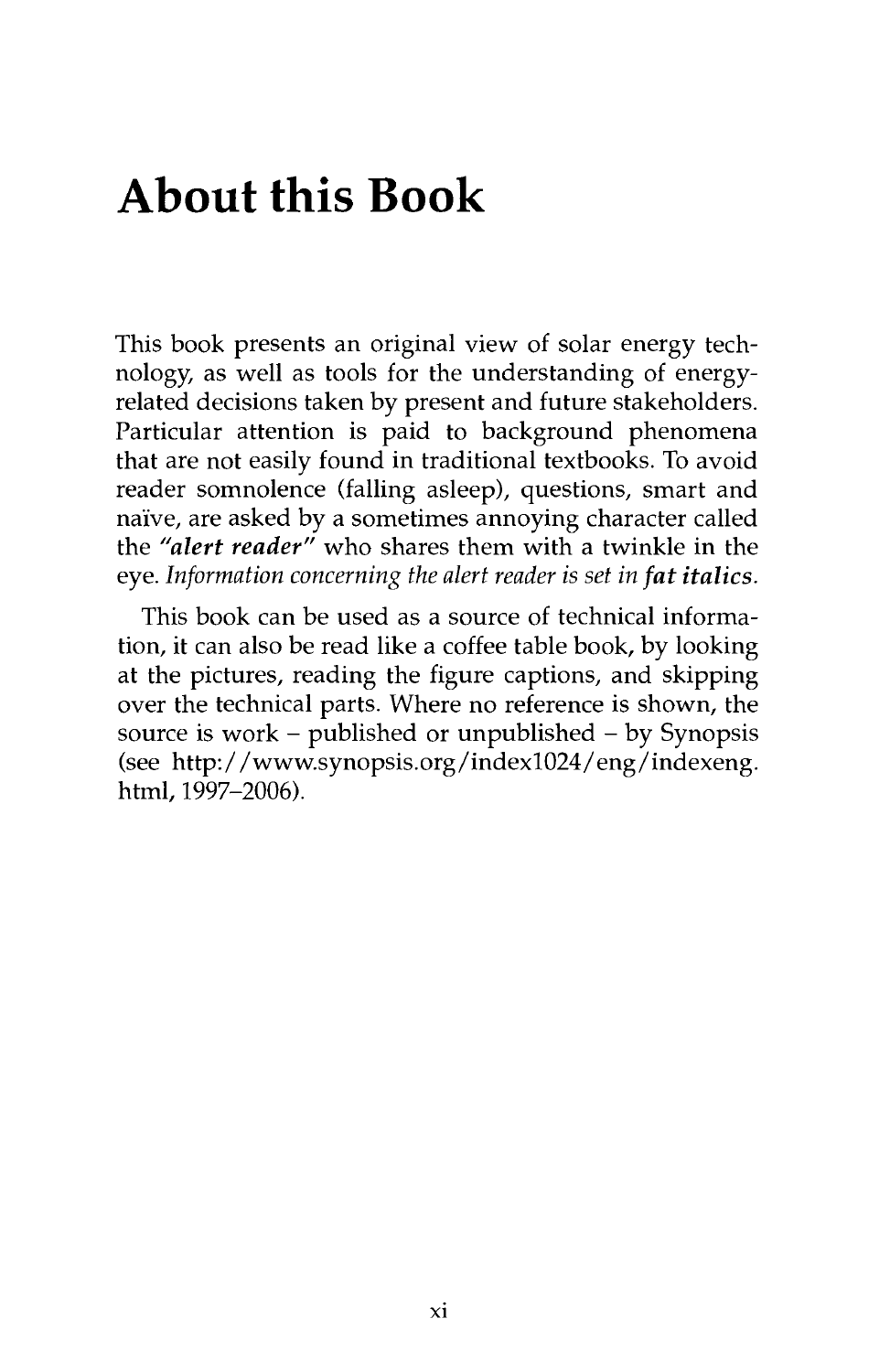## **Terminology**

The term solar thermal energy (sometimes also labeled direct use of solar energy) denotes:

- The transformation and use of the thermal energy of the sun's incoming rays, by any means of heat transfer (e.g., transmission, reflection, absorption, emission, conduction, convection, phase change, heat storage...)
- The use for any application, be it thermal or electric.

It can be somewhat confusing to find the generation of electricity by thermal techniques (such as thermodynamic cycles in power plants) listed under solar thermal energy, whereas the term solar electricity denotes only PV electricity generation. However, this terminology, as they say, avoids fastidious cross-referencing, and is therefore adopted here.

*Also, the alert reader (you will meet her or him quite regu*larly in the following pages) might notice that isolated parts of *text are set in fat italics, indicating that the corresponding text is a personal opinion and should be taken, as my father said (and the Romans before him), "cum grano salís," with a grain of salt.*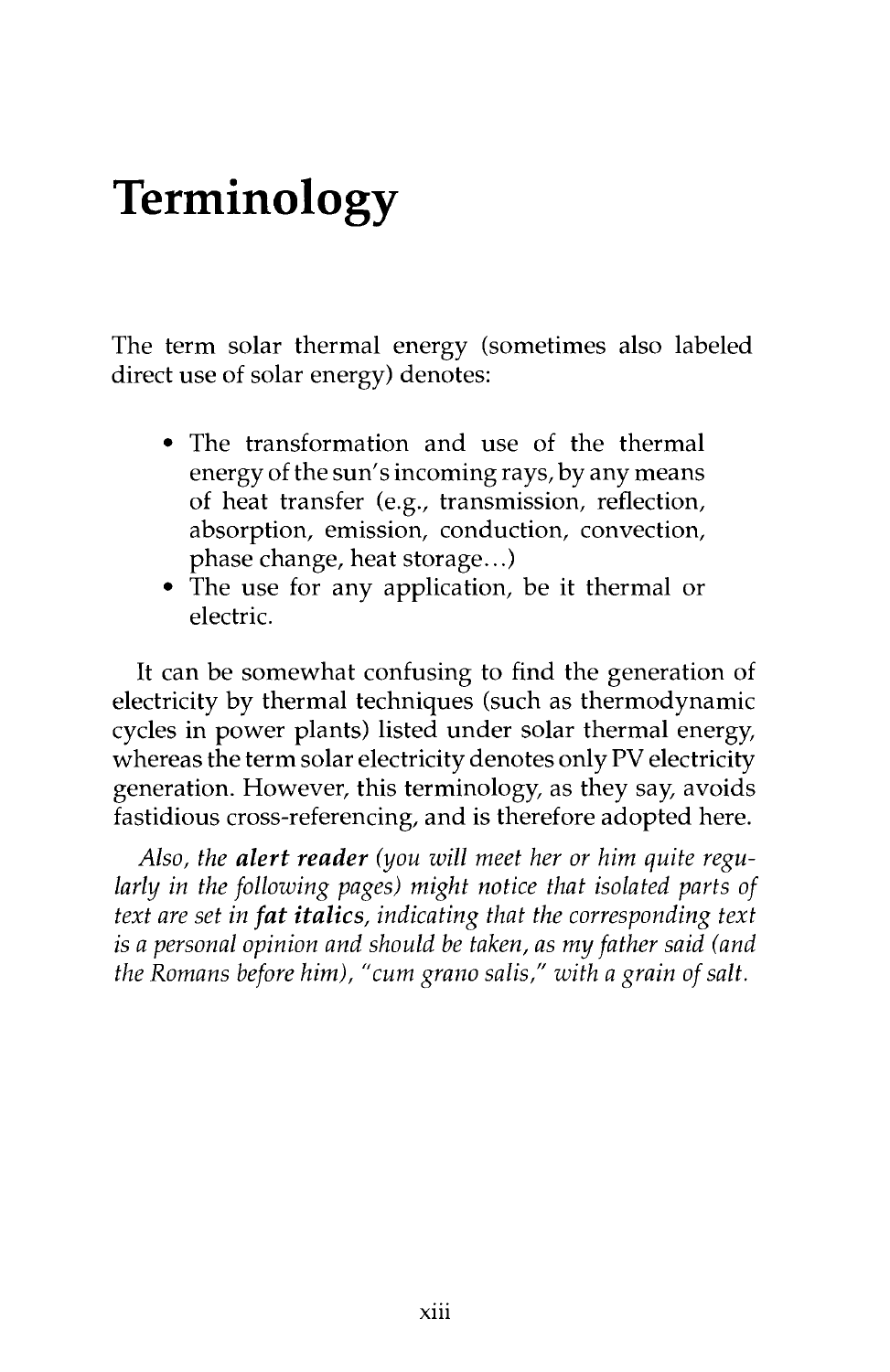## **Introduction: Solar Energy**

Sudden events, like the BP Deep Water Horizon disaster and the uncontrollable effects of the mega-catastrophe in Japan, and long-term developments, like the steadily growing awareness of the climate issue and of the finite nature of fossil energy sources, as well as doubts about the place left by the phasing out of nuclear electricity have created a regain of interest in renewable energies, in particular solar thermal energy and PV (photovoltaic) electricity

In the past, public interest in the energy issue was fueled as much by political, ethical, and environmental arguments as by technical and economic drivers, and renewable energy was often perceived as a field of believers, with little credibility amongst professionals. Since then, new players have entered the arena: clients and, in many countries, legislators voted serious incentives, from tax rebate to plain subsidy, in favor of renewable energies. Although the pendulum might swing back, there is an enormous privately-driven mobilization of capital, knowhow, and outright audacity, resulting in a multiplication of new solar products arriving on the shelves and in the catalogues. This mobilization has taken many observers by surprise. Two examples follow:

• As always, when big issues and important technological decisions are at stake, cost ceases to be the dominating yardstick and killer of all but the cheapest solutions: no one has ever seriously tried to compare television to radio in terms of efficiency. When TV became available, everybody who could afford it just bought a TV set.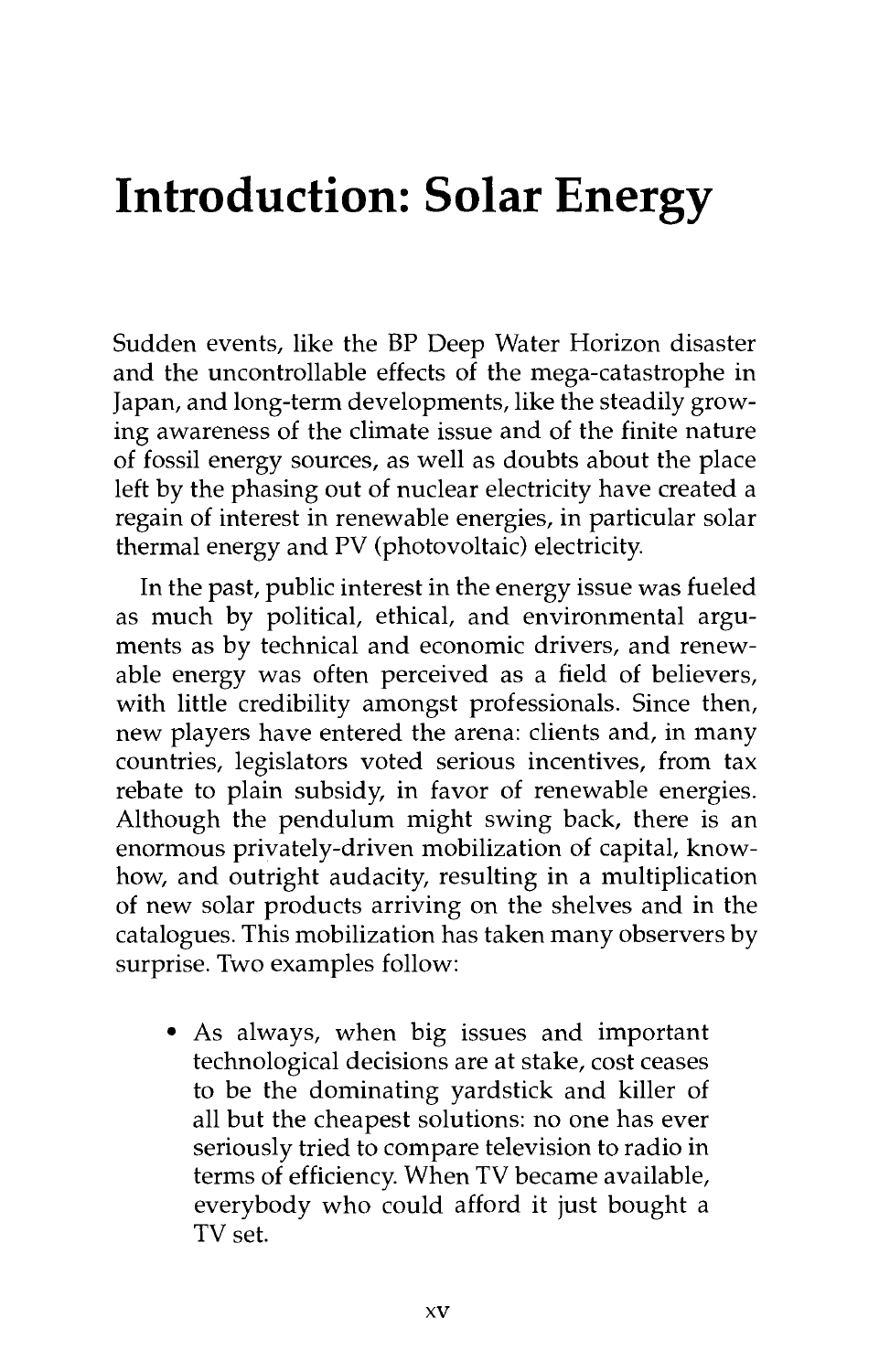#### xvi TIME TO SHINE

• In Germany, it was found that private households invest more in their own renewable energy equipment than in utilities, for total investment. This has led to momentary electricity glut situations, where nuclear and coal-fired power plants were not needed, but, *waste for wastes' sake,* had to be kept operating while fossil electricity was "sold" at negative rates.

The battle of the energies is far from over, but (as cynics would say), it is being fought with astonishing fairness, considering what is at stake: the control of the driving force of the economy. However, so far, the democratic process (or the fear of electoral *déroute)* seems to hold.

Hot democratic decision processes need cool information, just as the necessary changes in the energy sector need all of the available brainpower and intellectual honesty to succeed. It is the opinion of the authors that these changes are possible, but that not all of them will come for free, while others might not materialize at all. Some will: the *terms ä la mode* are "low-hanging fruit" and "picking the raisins from the cake," which refer to the phasing out of obviously wasteful and unnecessary practices. Few people are going to miss these, or even notice their disappearance (again, some will).

However, once these easy fruit are eaten, we might run out of soft targets, i.e., once the cheapest measures are taken, more difficult targets will have to be attacked, and priorities will have to be set. In fact, and fortunately, this process is well underway. It would not be wise to limit our action to overdue, and highly lucrative, energy efficiency measures, which could encourage consumers to react to price reductions with higher consumption. The term *a la mode* here is "rebound effect." If this effect is real (some experts doubt this), we might come to regret the low-hanging fruit.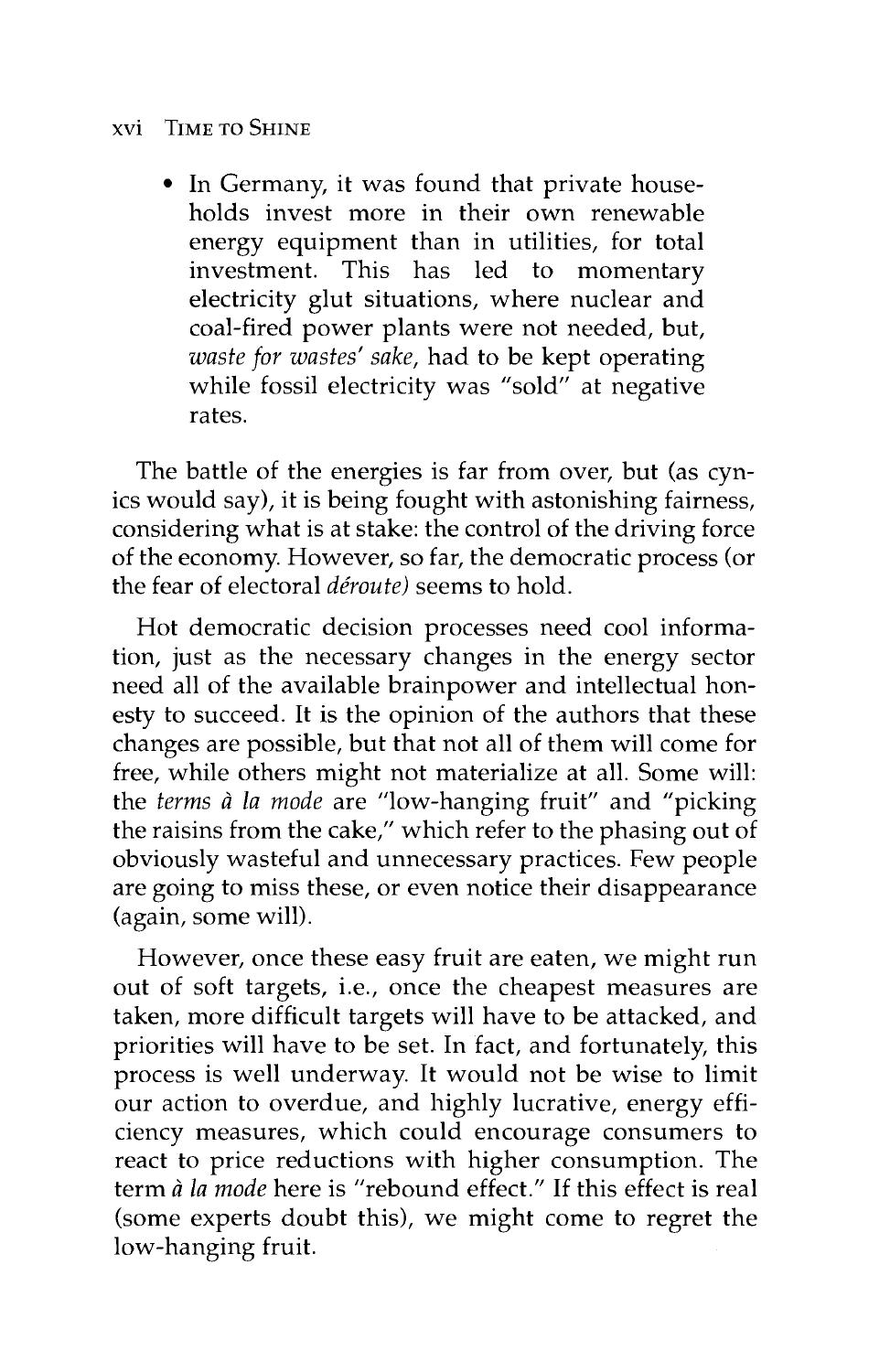This brings us to the question of priority. What should have higher priority:

- Renewable energies, even expensive?
- Cheap energy savings, even without renewable energies?
- Savings plus renewables?

Most people would spontaneously opt for the third alternative, and we suggest that they are right.

Let us be more incisive: what should be the highest priority option? Energy savings or renewable energy? And: what can energy savings do? By themselves, energy savings cannot deliver any energy service, but they can stretch the time axis, and make fossil fuels last longer. Not bad at all, but not enough: we must make fossil fuels last until we have put into place a durable renewable energy system, capable of sustaining itself, BEFORE FOSSIL FUELS RUN OUT. By then, the energy system must be 100% renewable. This is an ambitious target against which we will be measured. The situation can be described as a fuel lantern running on empty in a dark cave. If we fail to find a replacement in time, we will be in the dark, no matter how hard we save: while we can replace energy carriers by other energy carriers, to, say, run an appliance (a lantern or a cellphone), we cannot save 100% AND run the appliance.

*Finally, in order to succeed, solar - like other renewable energy technologies - needs to fit into the bigger picture in ways that are efficient, economical, and socially positive. This includes the overall energy system as well as specific economic and even cultural frameworks.* 

*Chris BUTTERS, May 2011*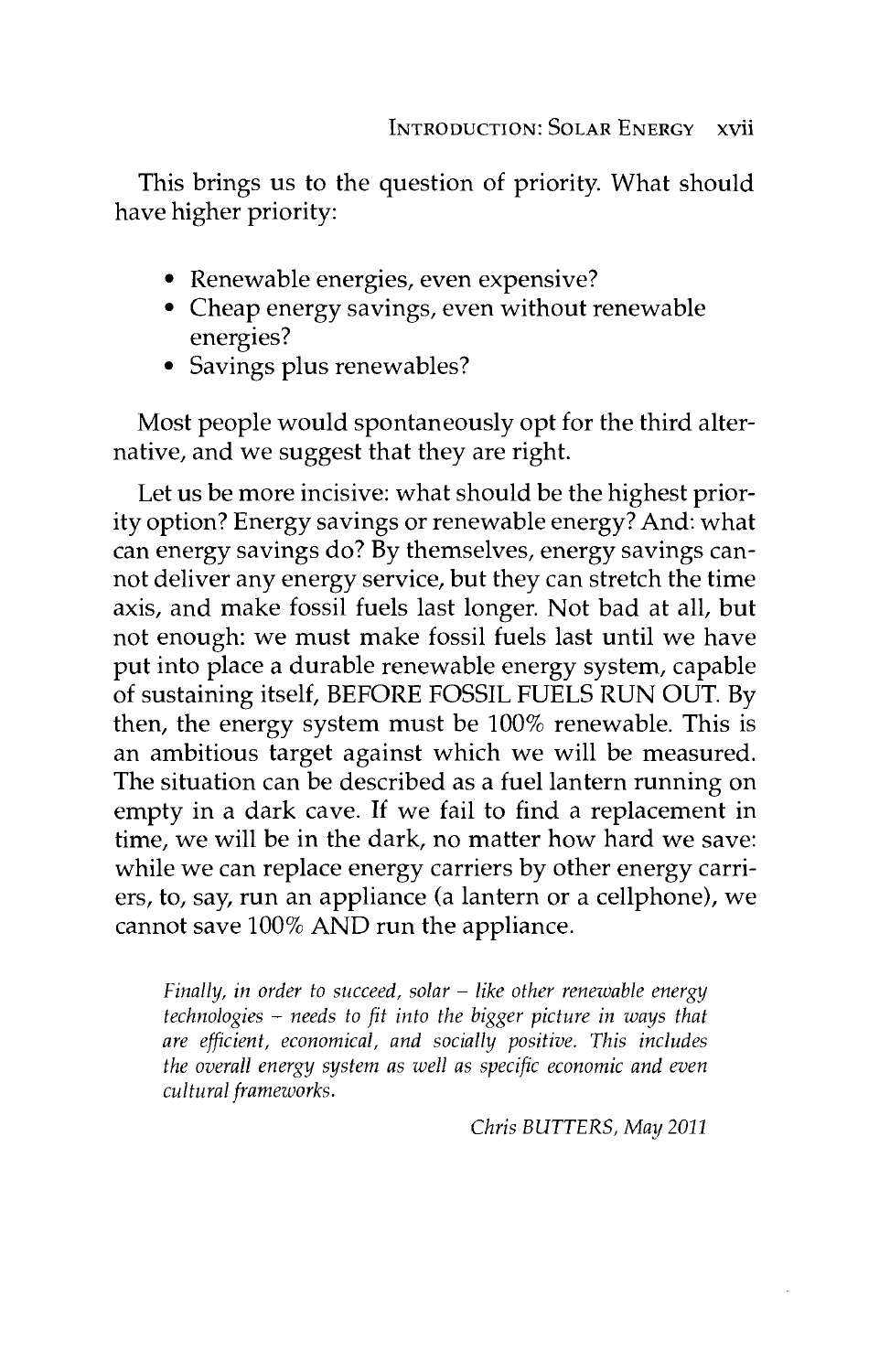*Time to Shine: Applications of Solar Energy Technology*  by Michael Grupp Copyright © 2012 Scrivener Publishing LLC.

## *1*

## **The Incoming Solar Radiation**

On top of the earth's atmosphere, at the average distance between the earth and the sun, the mean energy density of the sun's radiation ("irradiance"), referred to a surface of 1 m<sup>2</sup>, normal to the incoming radiation, is 1.367 kW/m<sup>2</sup>. This value is called the solar constant, although it is not particularly constant; it changes with the sun's activity ("sun spots/<sup>7</sup> see Figure 1). This change is so slight, in the order of 0.1%, that it needed satellite spectrometric data to find it. A more substantial change, in the order of 3%, is caused by the geometric changes of the reference, the deviation of the earth's orbit from the ideal circular form.

However, the influence of these variations is minimal compared to the 20 to 40% reduction in irradiance during the passage through the earth's atmosphere, due to the mixture of gases called air, suspended matter (as free radicals, aerosols, and aviation contrails), plus the complicated interaction between these elements, shifting concentration, their stability over time, the presence of different greenhouse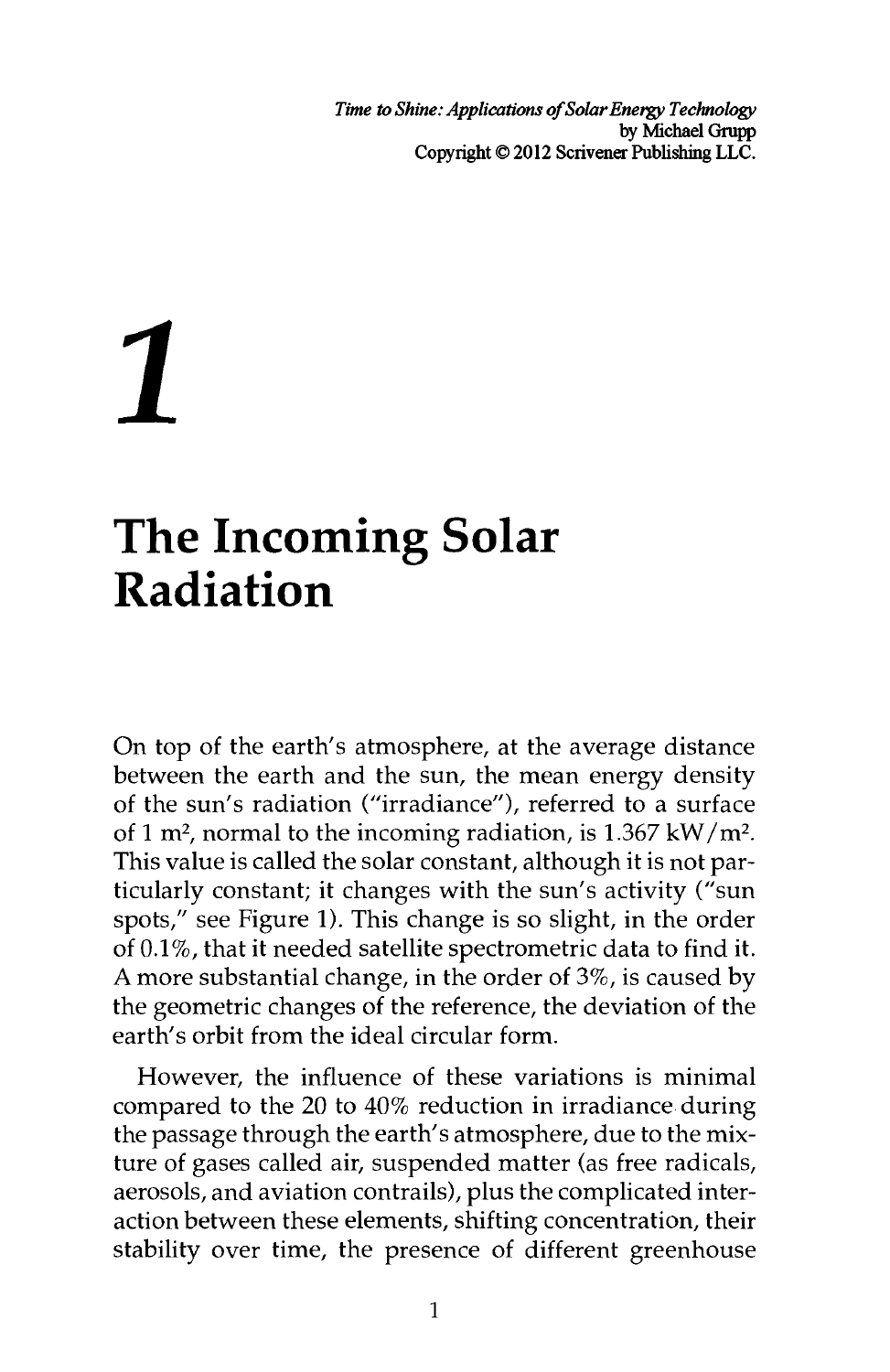#### 2 TIME TO SHINE



**Figure 1** The sun in a calm sun spot period (left) and in an active period (right). (http://lasp.colorado.edu/sorce/newsother/SORCEwebsite\_News\_ Solar Cycle.pdf).



**Figure 2** Irradiance spectrum on different levels in the atmosphere (Source Wikipedia).

gases, and solar UV light (photo-smog), all of this whipped by wind and jet stream, sifted through different pressures, temperatures, the effects of human activity and, finally, the eruption of the odd volcano. Figure 2 shows the spectral irradiance (the wavelength distribution of the irradiance). The red spectrum is received at sea level by burned tourists or is available for solar energy applications in two fractions: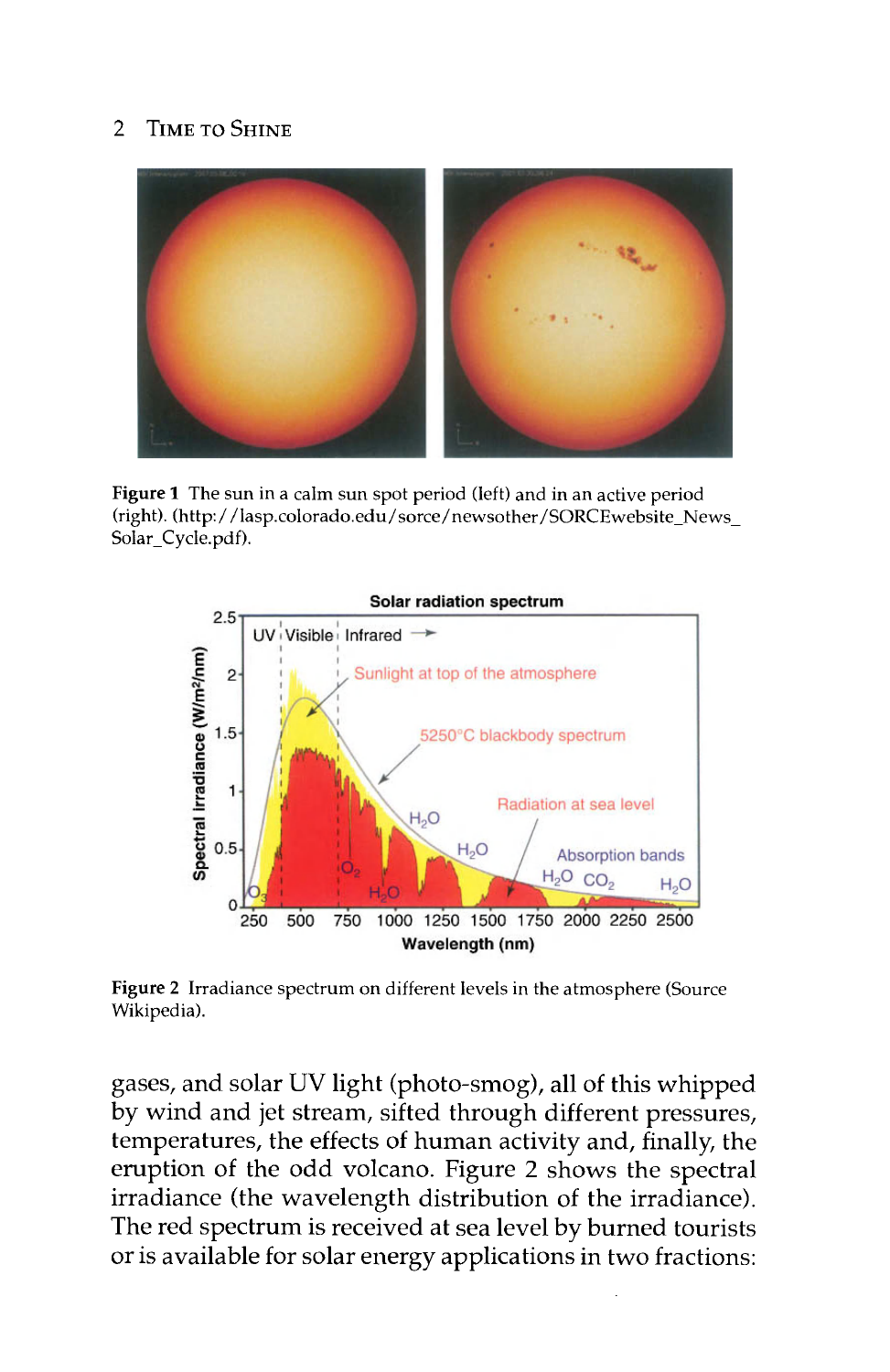- Diffuse radiation having been scattered, but not absorbed on its way. This part is not adapted to concentration, but can be used for low-temperature applications.
- Direct incoming radiation having maintained its original direction on its way through the atmosphere. This part can be used for all applications, concentrating or not.

The difference between the yellow and red spectra is reflected and/or absorbed by the atmosphere. In general, the spectrum marked in red may be available for solar energy applications, provided the sun is shining.

### The Availability and Power Density Issue - Fossil vs. Solar Energy

There has been some confusion in the debate on availability and power density, and hence, usefulness, of fossil vs. solar energy. Solar (and particularly solar thermal) energy was often described as a highly diluted, unreliable energy source with limited potential for storage and high-temperature applications, whereas, at present, most experts would agree that:

• Solar energy (and its source, the sun) is a highly reliable, non-depletable energy source... but it is plagued by frequent "meteorological power cuts" (clouds) and limited storage potential; its high and intermediate temperature potential depends on the availability of direct radiation and sufficient concentration ratios; and its potential for low-temperature applications depends on available irradiance and adapted technology, good for tailor-made solutions for specific tasks. It is not particularly diluted: the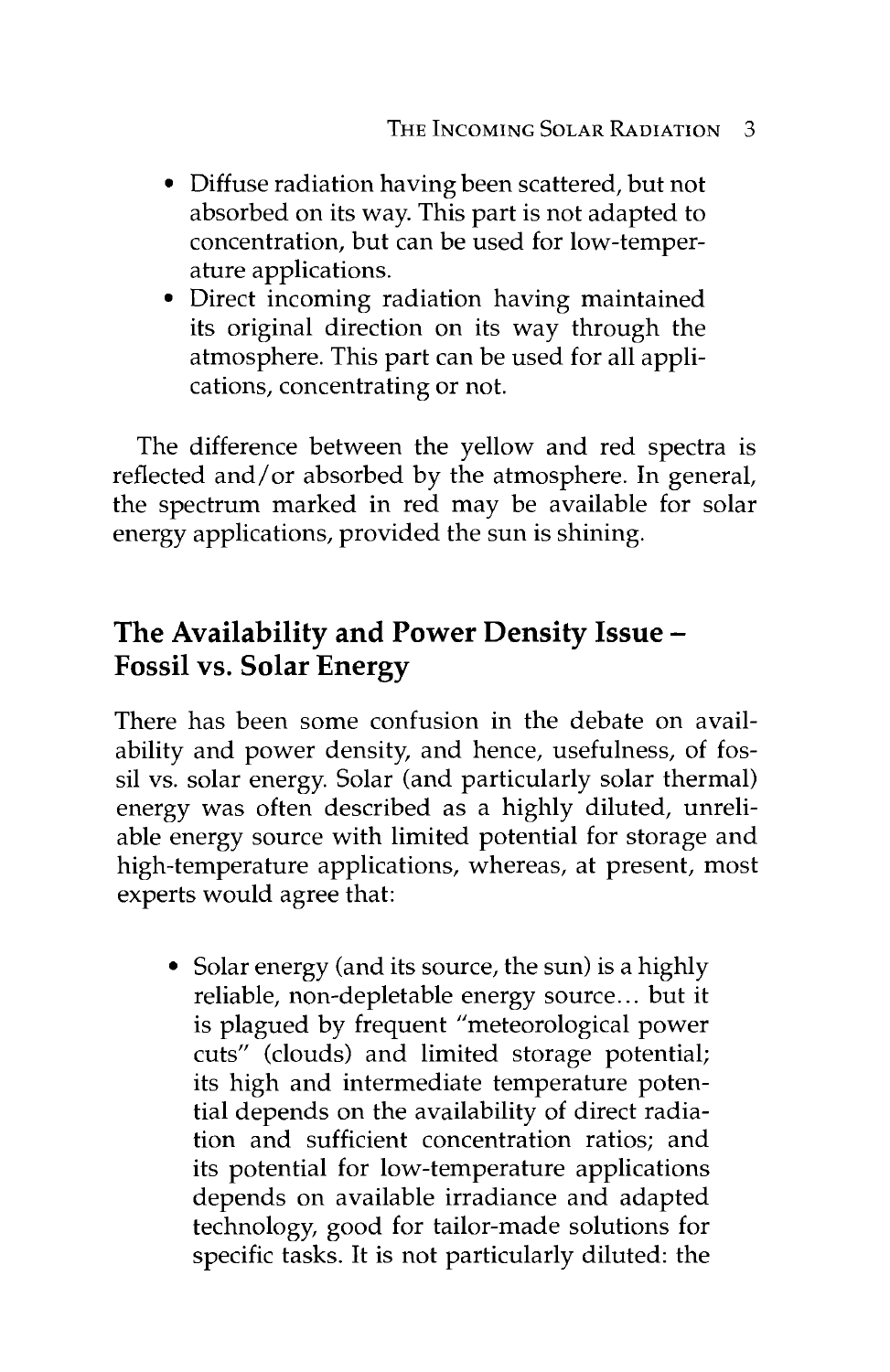#### 4 TIME TO SHINE

power of the sun shining on the safety area of a nuclear power plant is in the order of the plant's power, but only during the day... Also, solar energy is prone to heat loss: in order to catch radiant energy, the absorbing element has to be open to incoming radiation, which means also open to potential heat loss, for example, at night.

- The reliability of solar energy can be improved by a number of measures, such as adaptation of supply and demand (e.g., solar air conditioning), storage (heat, dried products), transport (PV super grids), and transformation (synfuels).
- In some respects, fossil energy is the inverse of solar: depletable, but easy to store and uncritical to use at all temperatures. It is practical and versatile, just how much so we realize now that we are running out.

Luckily, many advantages of fossil fuels are also advantages of all fuels (shared by non-fossil fuels); sustainable fuels will remain part of the future energy supply system, as they have been since prehistoric times.

#### The Need for Tracking

To complicate the solar energy issue further, the sun does not have a constant position in the sky, which is rather good for us (otherwise we would not be here), but bad for solar energy devices. They must be tracked in order to function at optimum efficiency. Also, tracking must be more precise with increasing concentration ratio (and temperature).

The quantitative implications can be found in tables (Solar Energy Pocket Reference, Christopher L. Martin, D. Yogi Goswani, ISES 2005) and websites (www.nasa.org).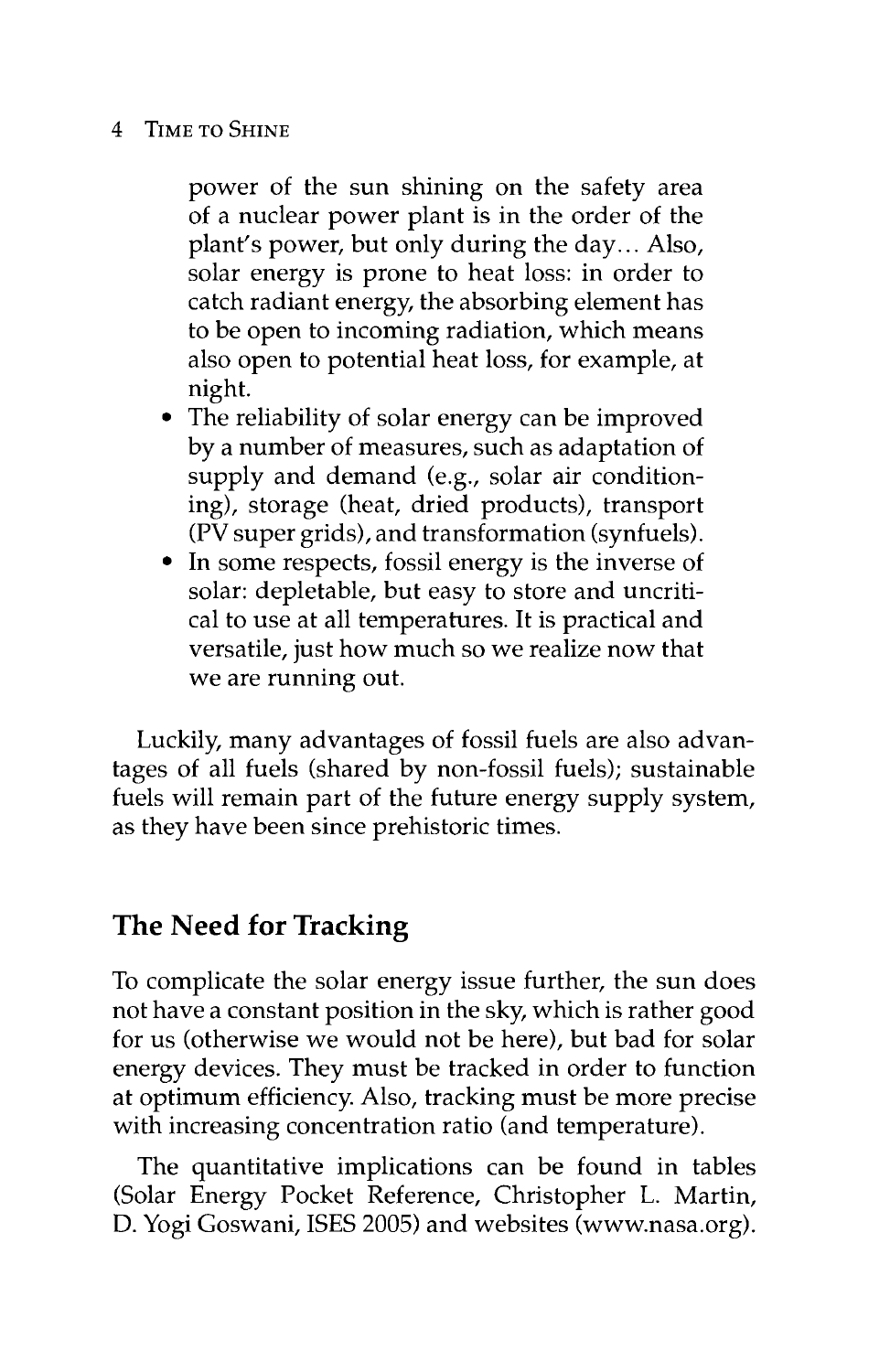To summarize, it can be concluded that the sun's position in the sky is surprisingly different for different places on the globe, and it is standard practice to fool seasoned overseas solar visitors by asking them to indicate due north without a compass.

*Of course, this would NEVER happen to our alert reader who, in the meantime, will have realized that the solar vs. fossil issue is getting more complex with every line, and that the voice level is increasing.* This is the point where cool information, based on the necessary understanding of details, can help the reader to arrive at his or her own conclusions.

You are welcome.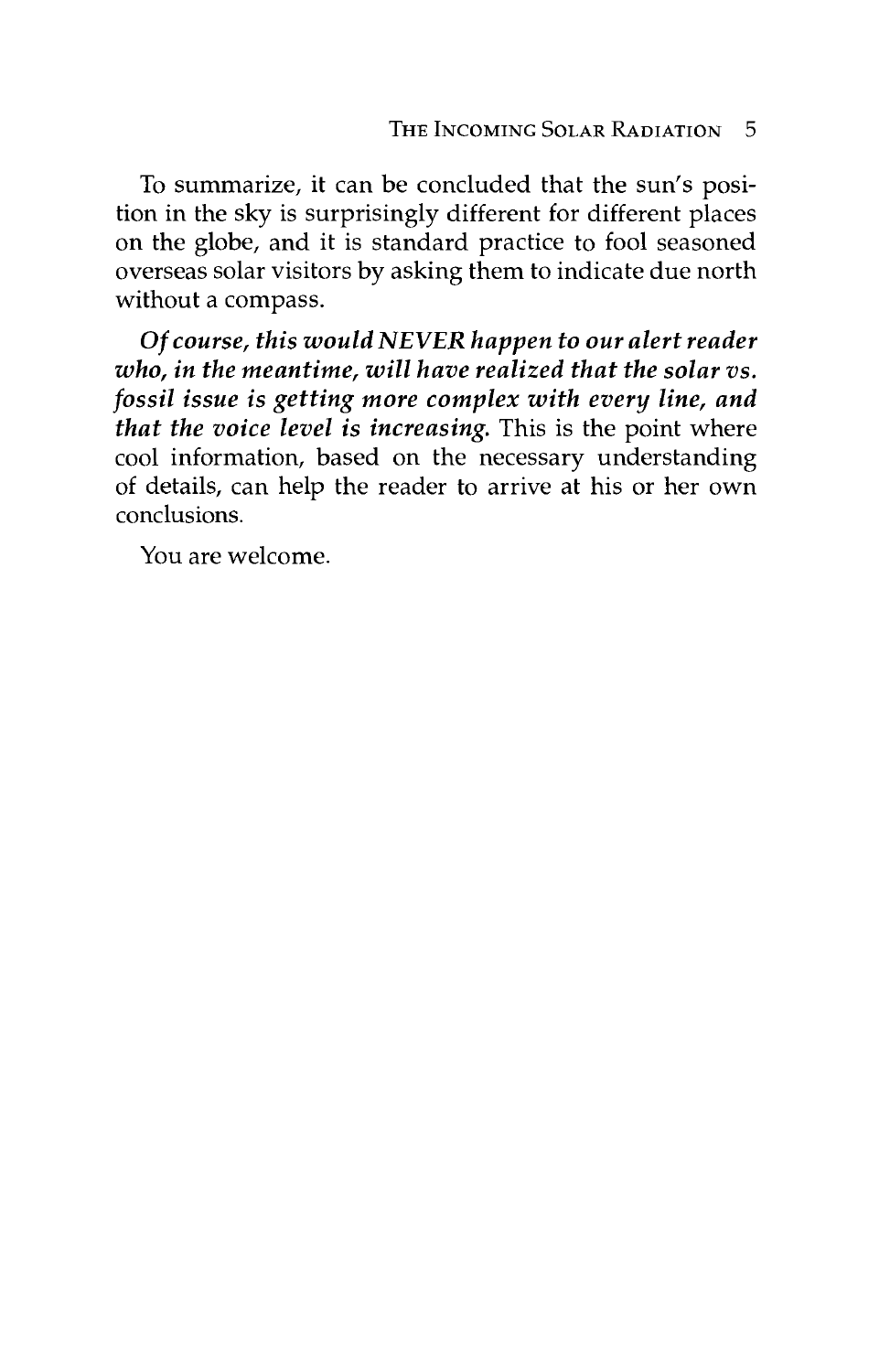*Time to Shine: Applications of Solar Energy Technology*  by Michael Grupp Copyright © 2012 Scrivener Publishing LLC.

# **2**

## **The Basic Solar Energy Heat Transfers**

The following first part of this volume presents the technical outlines and functions of heat transfers in solar energy applications.

The angle of description chosen here is to keep track, ad hoc, of the chronological order of heat transfer events facing the incoming light, going through potential or actual transformations, getting:

- Transmitted
- Absorbed
- Used
- And, finally, dissipated.

Put in a more familiar way, we will take a look at the transformations of a light ray, getting caught and used in a solar energy device as heat.